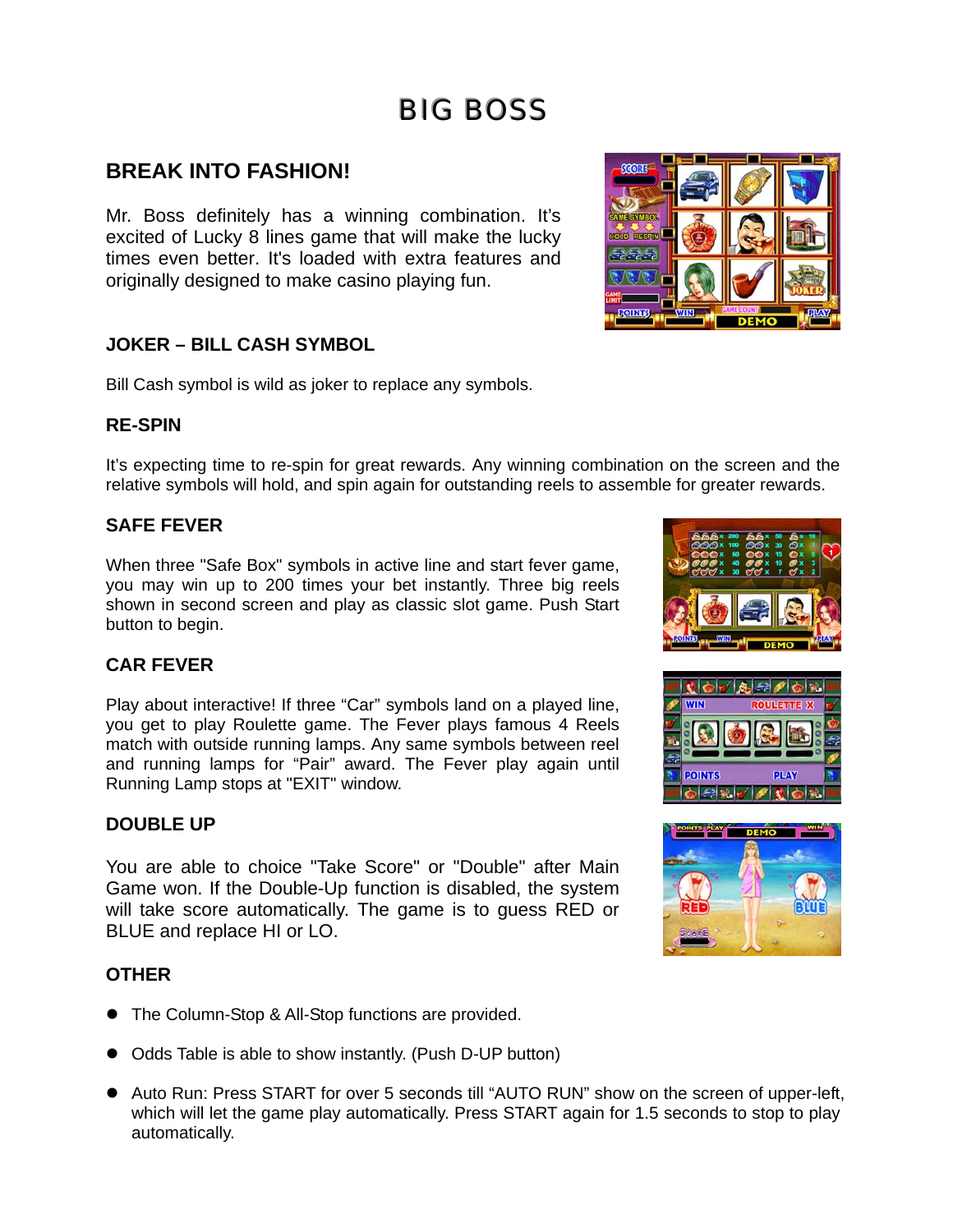# OPERATION GUIDE

#### **RESET (CLEAR)**

#### $\bullet$  **CLEAR ALL**

Turn on the power (The function doesn't work when the power is OFF.) Press RESET button of the board to all of data, include the rates. And, the setup value will change to default.

#### $\bullet$  **CLEAR LAST RECORD ONLY**

Press Book Key to enter first page of Book. Push the **RED** and **BLUE** button to clear all data of FIRST PAGE, which record the data from last check out. (Check Out: To clear this page.) The total records from page 2 to page 5 are from initial operation and remain unchanged by this function.

#### **BOOK**

There are totally five pages for Book Records. Press BOOK key to enter Book screens. Press BOOK key again to next page. Press START key to return Main game.

#### **FIRST PAGE**

| <b>CURRENT RECORD</b> |      |
|-----------------------|------|
| COIN                  | 500  |
| <b>PAYOUT</b>         |      |
| <b>KEYIN</b>          |      |
| <b>KEYOUT</b>         | 50   |
|                       |      |
| <b>TOTAL TIMES</b>    | 211  |
| <b>TOTAL PLAYED</b>   | 1682 |
| <b>TOTAL WON</b>      | 1232 |

#### **SECOND PAGE**

|                    | <b>SCORE</b>  | <b>COUNTER</b> |
|--------------------|---------------|----------------|
| COIN               | 500           | 000050         |
| <b>PAYOUT</b>      |               | 000000         |
| <b>KEYIN</b>       |               | 000000         |
| <b>KEYOUT</b>      | 50            | 000005         |
|                    |               |                |
|                    | <b>PLAYED</b> | <b>WON</b>     |
| <b>TOTAL</b>       | 1682          | 1232           |
| <b>MAIN GAME</b>   | 1682          | 1232           |
| <b>DOUBLE GAME</b> |               |                |
|                    |               |                |

The First page shows the records from last check out for Coin, Payout, Keyin and Keyout etc.

Total Times: Total played times in Main Game

Total-Played: Total played score in Main Game and Double Up.

Total-Won: Total won score in Main Game and Double Up.

The "Score" column of top form shows the score of Coin, Payout, Keyin and Keyout. The "Counter" column are for "System Counters", which are unable to clear by anyway and don't affected by RESET. It's to compare relatively with machine's counter for check out each time.

Total-Played: Total played score in Main Game and Double Up.

Total-Won: Total won score in Main Game and Double I In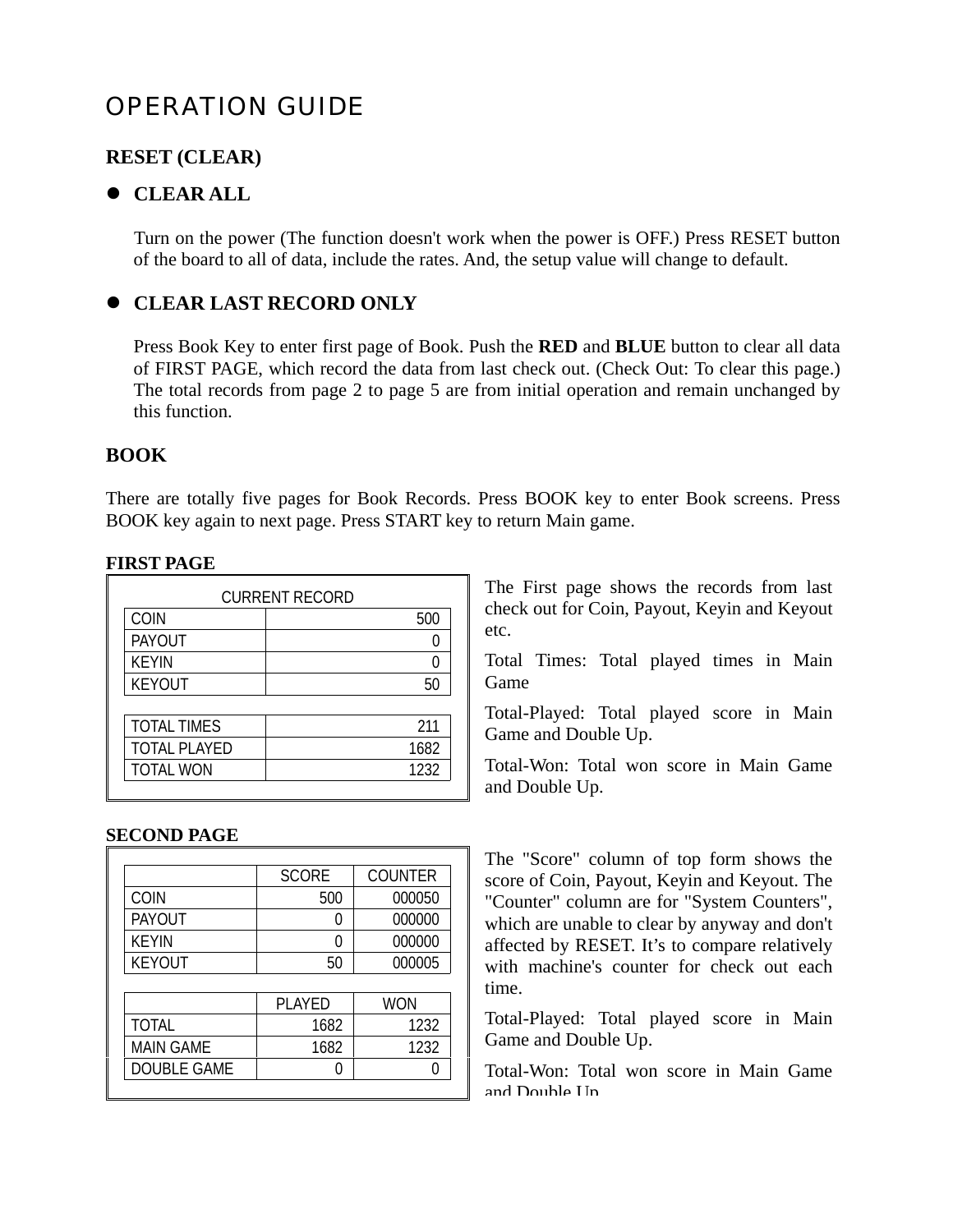#### **THIRD PAGE**

|                    | <b>PLAY TIMES</b> | WIN TIMES    |
|--------------------|-------------------|--------------|
| <b>MAIN GAME</b>   | 211               | 92           |
| DOUBLE GAME        |                   |              |
|                    |                   |              |
|                    | <b>TIMES</b>      | <b>SCORE</b> |
| <b>SAFE FEVER</b>  |                   | 400          |
| <b>CAR FEVER</b>   | 2                 | 640          |
|                    |                   |              |
| <b>POWER TIMES</b> |                   |              |

Main Game - Played Times & Win Times: Total played times & win times in Main Game.

Double Game - Played Times & Win Times: Total played times (win times) in Double Game.

The two middle form shows the winning times and score of the fever.

Power Times: The times of Power ON.

Please refer directly the fourth and fifth page of BOOK for winning times of each prize.

### **SETUP**

To operate easily for Setup, the game abandons "DIP SWITCH of board" as traditional way and uses the screen to adjust various operating parameters. There are two ways to enter SETUP Screen, as follows:

- Power ON and Press TEST key
- Power OFF. Press BOOK key without release and power ON.

Enter the screen will display the situation of setup. There are three pages in the SETUP. Press D-UP for next page, press RED (BIG) to select the item, press BLUE (SMALL) to adjust the value. The value you adjusted will show immediately in the screen. Press START to exit and back to Main screen.

• Press TEST key for twice, the screen will enter system testing. It is for test only, unnecessary to adjust. To exit, you should turn off the power and on again.

#### **FIRST PAGE**

|                   | <b>Default</b>   | <b>SETTING SELECTION</b>                                             |  |  |
|-------------------|------------------|----------------------------------------------------------------------|--|--|
| <b>COIN IN</b>    | 10               | 1, 2, 5, 10, 15, 20, 25, 50, 75, 100, 125, 200, 250, 500             |  |  |
| <b>KEYIN</b>      | 100              | 1, 2, 5, 10, 15, 20, 25, 50, 75, 100, 125, 200, 250, 500             |  |  |
| <b>PAYOUT</b>     | 10               | 1, 2, 5, 10, 15, 20, 25, 50, 75, 100, 125, 200, 250, 500             |  |  |
| <b>KEYOUT</b>     | 100              | 1, 2, 5, 10, 15, 20, 25, 50, 75, 100, 125, 200, 250, 500             |  |  |
| <b>TICKET OUT</b> | 100 <sup>°</sup> | 1, 2, 5, 10, 15, 20, 25, 50, 75, 100, 125, 200, 250, 500             |  |  |
| <b>MIN PLAY</b>   |                  | 1, 8, 10, 16, 24, 32, 40, 64, 80,                                    |  |  |
| <b>MAX PLAY</b>   | 240              | 16, 40, 64, 80, 120, 160, 200, 240,                                  |  |  |
| <b>DEMO MUSIC</b> | <b>ENABLE</b>    | <b>ENABLE, DISABLE</b>                                               |  |  |
| <b>DEMO SHOW</b>  | <b>ENABLE</b>    | <b>ENABLE, DISABLE</b>                                               |  |  |
| <b>GAME LIMIT</b> | 40000            | 2000, 3000, 5000, 10000, 15000, 20000, 30000, 40000,<br>50000, 60000 |  |  |

- Coin: Adjust how many credits per insert coin.
- Keyin: Adjust how many credits per Keyin.
- Payout: Adjust how many credits per pay coin.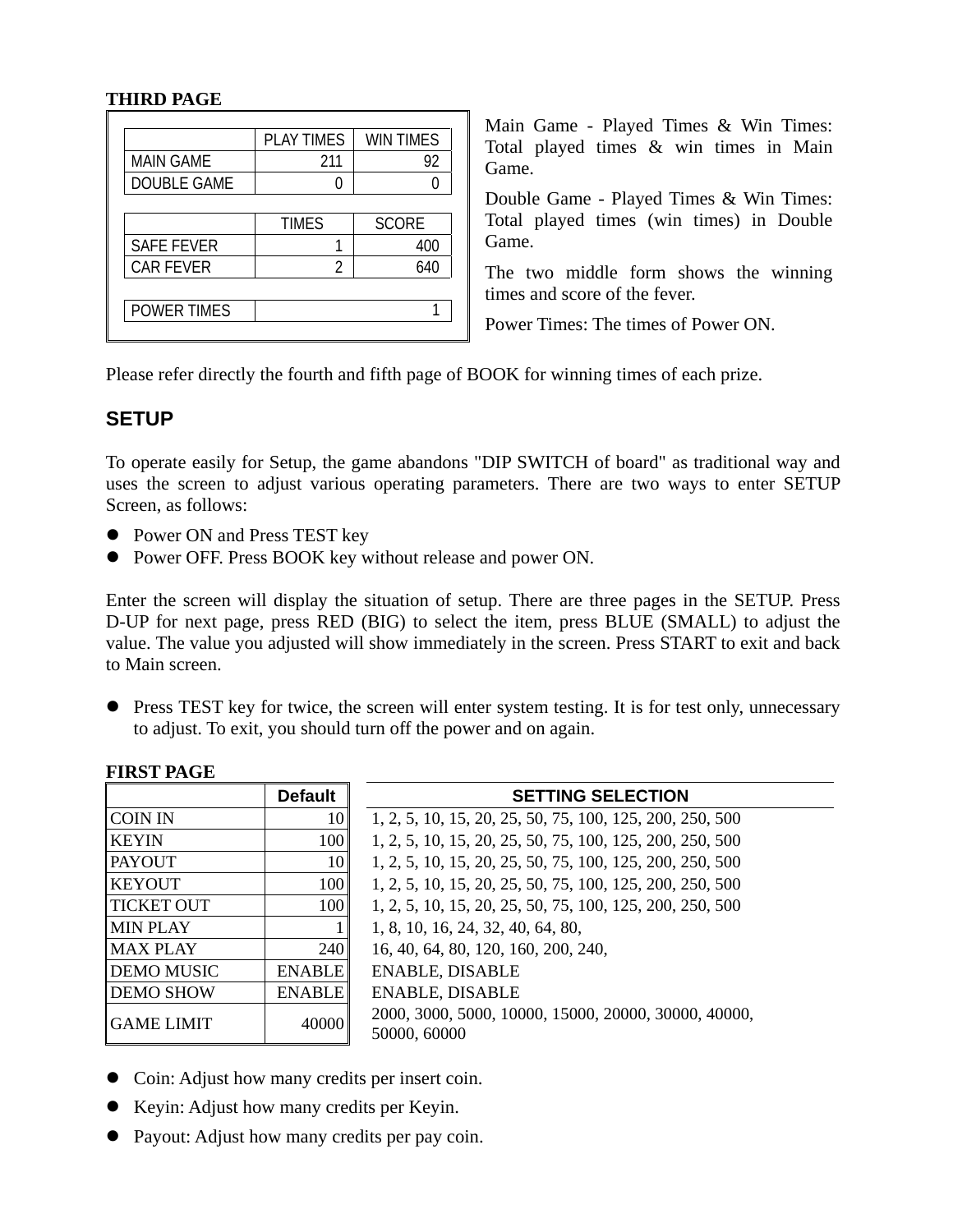- Keyout: Adjust how many credits per Keyout.
- Ticket Out: Adjust how many credits per Ticket.
- Min. Play: Adjust Min Bets to start the game.
- Max. Play: Adjust how many max bets player can bet at one play.
- Demo Music: To enable or disable demo music.
- Demo Show: To enable or disable demo function.
- Game Limit: Adjust how many credits game can hold.

#### **SECOND PAGE**

|                       | <b>Default</b>   | <b>SETTING SELECTION</b>              |
|-----------------------|------------------|---------------------------------------|
| <b>WIN RATE</b>       | 80               | 55, 60, 65, 70, 75, 80, 85, 90        |
| HOLD FUNC.            | <b>ENABLE</b>    | <b>ENABLE, DISABLE</b>                |
| <b>ID-UP FUNC.</b>    | <b>ENABLE</b>    | <b>ENABLE, DISABLE</b>                |
| <b>ID-UP WIN RATE</b> | 98               | 93, 94, 95, 96, 97, 98                |
| <b>ID-UP LIMIT</b>    | 3000             | 2000, 3000, 5000, 10000, 20000, 30000 |
| <b>MAX. PAY TOKEN</b> | 200 <sup>1</sup> | 200, 300, 500, FREE                   |
| IMAX. PRIZE           | <b>ENABLE</b>    | <b>ENABLE, DISABLE</b>                |
| <b>SCORE FUNC</b>     | <b>DISABLE</b>   | <b>ENABLE, DISABLE</b>                |
| <b>PLAY SCORE</b>     | <b>DISABLE</b>   | <b>ENABLE, DISABLE</b>                |
| <b>HAND COUNT</b>     | <b>DISABLE</b>   | <b>ENABLE, DISABLE</b>                |
| <b>SHOW ODD TABLE</b> | <b>DISABLE</b>   | <b>ENABLE, DISABLE</b>                |

• WIN RATE: The Rate is calculated and defines by WIN RATE  $= (PAYOUT + KEYOUT) / (CON + KEYIN)$ 

Since this is quite different from Main Game Rate of some games, which defined the rate as (Total Won score) divided by (Total Played score). You shouldn't set Win Rate at the same value used in the games.

Please don't push RESET button except necessary. Generally, to stabilize the rates, the game should operate a period (more long, more steady) for the balance. To zero by RESET button, the value would recount from starting point.

To comply with the market necessary, the system supplies two kinds of mode for the Rate, which is able to control the wave of win or lose. The mode doesn't affect the rate.

- 1) **STANDARD** (Standard wave, Rate more steady): Adjust "Dip SW, No1" on the board to "OFF".
- 2) **SPECIFIC** (Larger wave, focus more win or lose): Adjust "Dip SW, No1" on the board to "ON".
- $\bullet$  HOLD FUNC.: To enable or disable Hold function.
- D-UP FUNC.: To enable or disable Double up function. The play score in D-Up is winning score in main game. If the function is disabled, the system will take score automatically.
- D-UP WIN RATE: The Rate is calculated and defines by D-UP WIN RATE = Total score won / Total score played
- z D-UP LIMIT: To limit the winning score in Double Up. The system will take the score automatically and back main game when winning score is over Double Limit.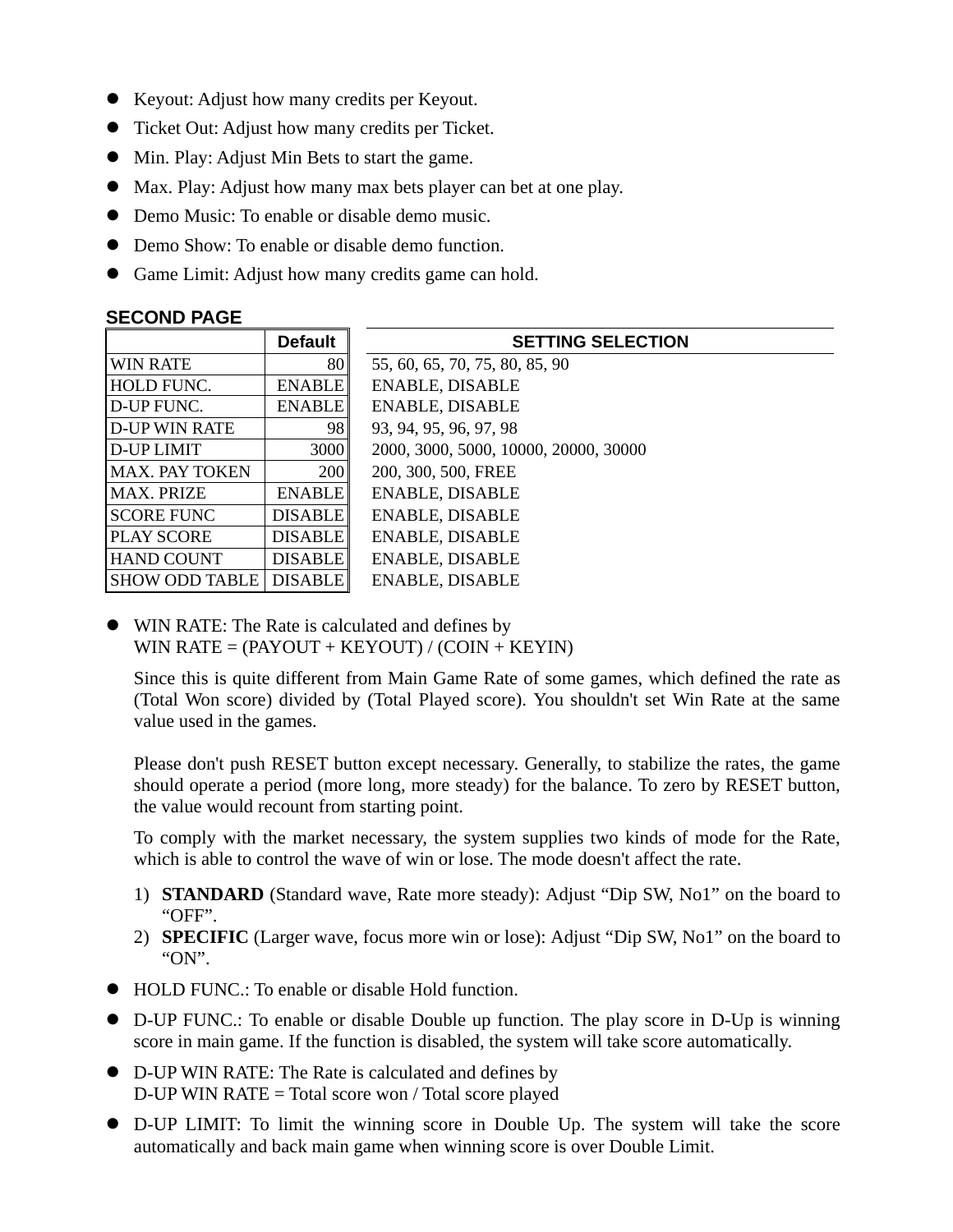- MAX. PAY TOKENS: Adjust max coins are paid, which to avoid the hopper empty.
- MAX. PRIZE: To limit max prize is won.
- SCORE FUNC.: To enable or disable score function.
- PLAY SCORE: To enable or disable to play score.
- $\bullet$  HAND COUNT: To enable or disable hand count function.
- SHOW ODD TABLE: To enable or disable to show odds table. If the function is enabled, press D-UP button to show odds table.

#### **THIRD PAGE**

|                        | <b>Default</b> |
|------------------------|----------------|
| CONTINUOUS SPIN        | <b>DISABLE</b> |
| <b>TICKET OUT MODE</b> | NO LIMIT       |
| X10 VIA SCORE          | <b>ENABLE</b>  |
| TICKET CONTROL         | <b>DIRECT</b>  |

**SETTING SELECTION** ENABLE, DISABLE NO LIMIT, MAX. 1 TK, MAX. 2 TK, MAX. 3 TK, MAX. 4 TK, MAX. 5 TK, ENABLE, DISABLE DIRECT, INTERFACE

- CONTINUOUS SPIN: To enable or disable to spin continuously till press Hold button.
- **TICKET OUT MODE:** Adjust max tickets are paid.
- X10 VIA SCORE: To enable or disable "x10 via Score" function.
- TICKET CONTROL: Ticket dispenser drives directly by Big Boss board or via interface card.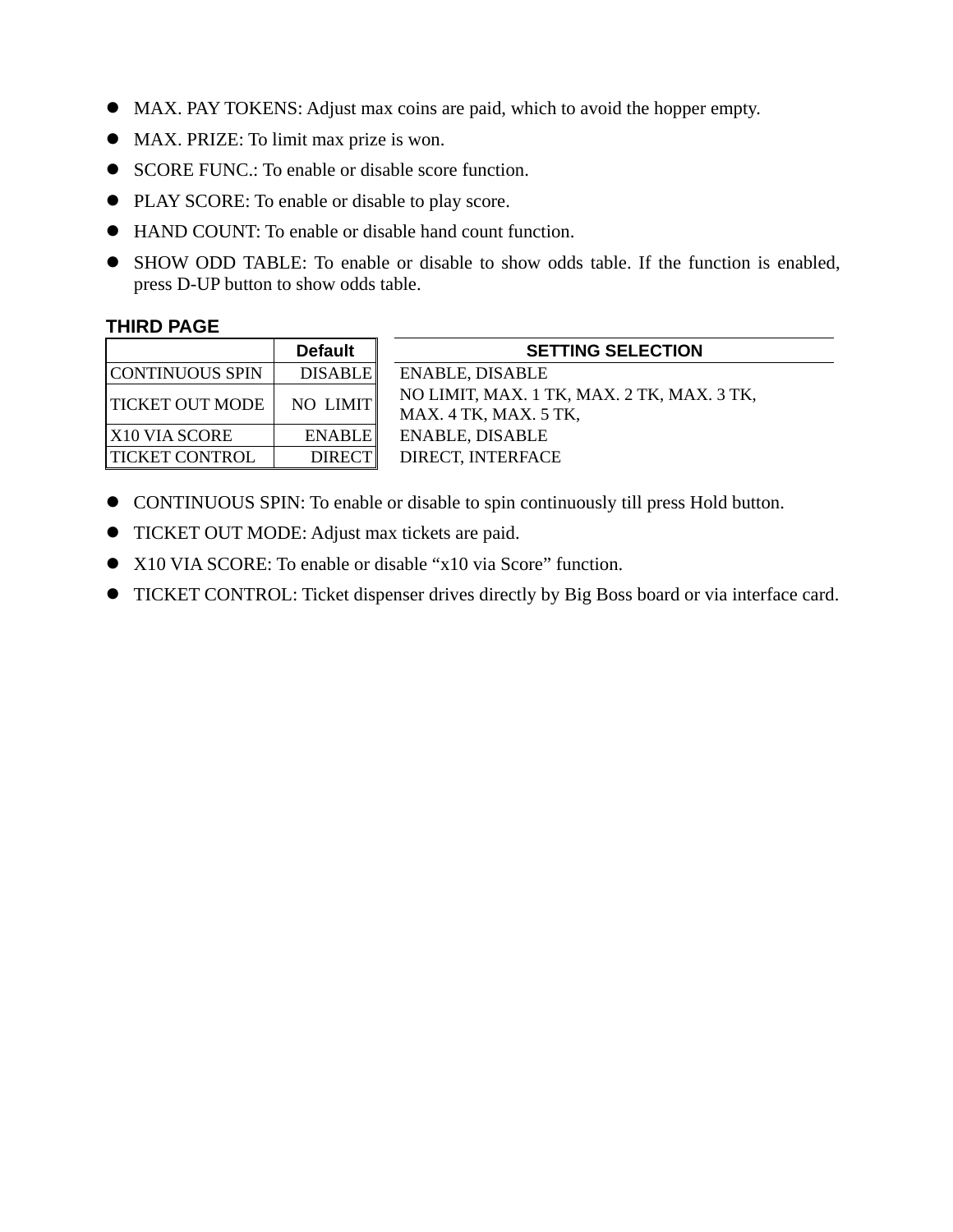# CONNECTOR DIAGRAM – 36 PIN & 10 PIN

#### BIG BOSS (USA)

| <b>COMPONENT</b>       | 36             | <b>SOLDER</b>      | <b>COMPONENT</b>                             | 10             | S          |
|------------------------|----------------|--------------------|----------------------------------------------|----------------|------------|
| <b>SIDE A</b>          | PIN            | <b>SIDE B</b>      | <b>SIDE A</b>                                | <b>PIN</b>     |            |
| Red                    | 1              | Green              | <b>GND</b>                                   | 1              | <b>GND</b> |
| Blue                   | $\overline{2}$ | Sync               | <b>GND</b>                                   | $\overline{2}$ | <b>GND</b> |
| Speaker                | 3              | <b>Speaker GND</b> | $+5V$                                        | 3              | $+5V$      |
|                        | $\overline{4}$ |                    | $+5V$                                        | $\overline{4}$ | $+5V$      |
|                        | 5              |                    | $+12V$                                       | 5              | $+12V$     |
| <b>Ticket SW</b>       | 6              |                    |                                              | 6              |            |
| Ticket out button      | 7              |                    | HP/Ticket Control                            | 7              |            |
|                        | 8              |                    |                                              | 8              |            |
| <b>Start</b>           | 9              |                    | <b>GND</b>                                   | 9              | <b>GND</b> |
| Small / Half-Double    | 10             |                    | <b>GND</b>                                   | 10             | <b>GND</b> |
| <b>Bet</b>             | 11             |                    | (1) HP Coin SW: OUT signal for Hop           |                |            |
| <b>Take Score</b>      | 12             |                    | (2) HP Control: IN signal for Hopper         |                |            |
| Double-Up              | 13             |                    | (3) HP VCC - (DC+12V)                        |                |            |
|                        | 14             |                    |                                              |                |            |
|                        | 15             |                    | Hardness for the cabinet                     |                |            |
| Big / Re-Double        | 16             |                    |                                              |                |            |
|                        | 17             |                    |                                              |                |            |
| Coin IN                | 18             | Keyin              | 10 PIN edge connector $\widehat{\mathbb{1}}$ |                |            |
|                        | 19             |                    |                                              |                |            |
| <b>Book</b>            | 20             | Setup/Test SW      |                                              |                |            |
| Pay Out SW             | 21             | Keyout SW          |                                              |                | $\Omega$   |
|                        | 22             | Hopper Coin SW     |                                              |                |            |
| Coin Counter           | 23             |                    |                                              |                |            |
| Keyin Counter          | 24             |                    |                                              |                | f          |
|                        | 25             |                    |                                              |                |            |
|                        | 26             |                    |                                              |                |            |
| Payout Counter         | 27             |                    |                                              |                |            |
| Ticket/ Keyout Counter | 28             |                    |                                              |                |            |
| <b>Start Lamp</b>      | 29             |                    |                                              |                |            |
| Big Lamp               | 30             | Small Lamp         |                                              |                |            |
| <b>Bet Lamp</b>        | 31             |                    |                                              |                |            |
| Take Score Lamp        | 32             |                    |                                              |                |            |
| Double Lamp            | 33             |                    |                                              |                |            |
|                        | 34             |                    |                                              |                | Volume C   |
|                        | 35             |                    |                                              |                |            |
| <b>GND</b>             | 36             | <b>GND</b>         |                                              |                |            |

| 36<br>PIN | <b>SOLDER</b><br><b>SIDE B</b> | <b>COMPONENT</b><br><b>SIDE A</b> | <b>10</b><br>PIN | <b>SOLDER</b><br><b>SIDE B</b> |
|-----------|--------------------------------|-----------------------------------|------------------|--------------------------------|
| 1         | Green                          | <b>GND</b>                        | 1                | <b>GND</b>                     |
| 2         | Sync                           | <b>GND</b>                        | 2                | <b>GND</b>                     |
| 3         | Speaker GND                    | $+5V$                             | 3                | $+5V$                          |
| 4         |                                | $+5V$                             | $\overline{4}$   | $+5V$                          |
| 5         |                                | $+12V$                            | 5                | $+12V$                         |
| 6         |                                |                                   | 6                |                                |
| 7         |                                | HP/Ticket Control                 | 7                |                                |
| 8         |                                |                                   | 8                |                                |
| 9         |                                | <b>GND</b>                        | 9                | <b>GND</b>                     |
| 10        |                                | <b>GND</b>                        | 10               | <b>GND</b>                     |
|           |                                |                                   |                  |                                |

<sup>(1)</sup> HP Coin SW: OUT signal for Hopper <sup>(2)</sup> HP Control: IN signal for Hopper & Ticket (3) **HP VCC** - (DC+12V)